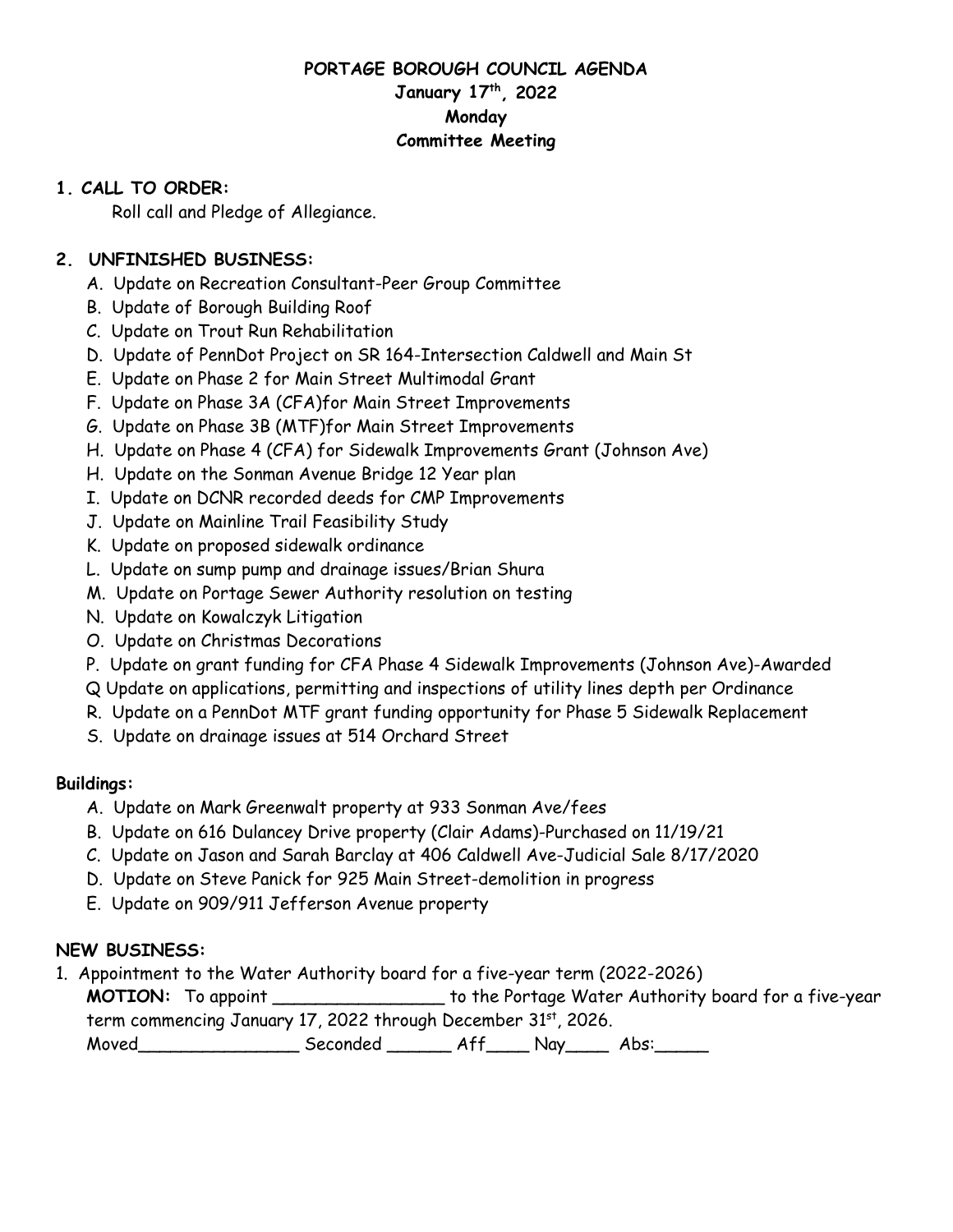|                        | 2. Appointment of one Council member to serve on the newly formed Portage Area Joint Parks and                                                                                                                                 |                                                                                                                                                                                         |  |  |  |  |
|------------------------|--------------------------------------------------------------------------------------------------------------------------------------------------------------------------------------------------------------------------------|-----------------------------------------------------------------------------------------------------------------------------------------------------------------------------------------|--|--|--|--|
|                        | Recreation Commission for a one-year term<br>MOTION: To appoint ________________ to the Portage Area Joint Parks and Recreation Commission                                                                                     |                                                                                                                                                                                         |  |  |  |  |
|                        | for one-year term commencing January 1st 2022 through December 31st, 2022                                                                                                                                                      |                                                                                                                                                                                         |  |  |  |  |
|                        | Moved_______________________Seconded _________ Aff______ Nay______ Abs:_______                                                                                                                                                 |                                                                                                                                                                                         |  |  |  |  |
|                        |                                                                                                                                                                                                                                |                                                                                                                                                                                         |  |  |  |  |
|                        |                                                                                                                                                                                                                                | 3. Appointment of a representative and an alternate to the Laurel Municipal Inspection Agency<br>MOTION: To appoint ___________________ to represent Portage Borough to the LMIA board. |  |  |  |  |
|                        | Moved________________________Seconded _________ Aff______ Nay______ Abs:_______                                                                                                                                                |                                                                                                                                                                                         |  |  |  |  |
|                        |                                                                                                                                                                                                                                |                                                                                                                                                                                         |  |  |  |  |
| board.                 |                                                                                                                                                                                                                                |                                                                                                                                                                                         |  |  |  |  |
|                        | Moved________________________Seconded _________ Aff______ Nay______ Abs:_______                                                                                                                                                |                                                                                                                                                                                         |  |  |  |  |
|                        |                                                                                                                                                                                                                                |                                                                                                                                                                                         |  |  |  |  |
|                        | 4. Appointment to the Portage Area Planning Commission for a five-year term<br>MOTION: To appoint _____________________________to the Portage Area Planning Commission for a                                                   |                                                                                                                                                                                         |  |  |  |  |
|                        | five-year term commencing January 17 <sup>th</sup> , 2022 through December 31 <sup>st</sup> , 2026.                                                                                                                            |                                                                                                                                                                                         |  |  |  |  |
|                        |                                                                                                                                                                                                                                |                                                                                                                                                                                         |  |  |  |  |
|                        | 5. Approval of Portage Volunteer Fire Company activities list<br>MOTION: To approve the Portage Volunteer Fire Company list of the 2022 activities to be covered<br>under the Borough's Workers Compensation Insurance policy. |                                                                                                                                                                                         |  |  |  |  |
|                        |                                                                                                                                                                                                                                |                                                                                                                                                                                         |  |  |  |  |
|                        | 6. Resignation of Mr. George Wozniak from the Vacancy board as Elector at Large                                                                                                                                                |                                                                                                                                                                                         |  |  |  |  |
|                        | MOTION: To approve the resignation of Mr. Wozniak from the vacancy board as the elector at large                                                                                                                               |                                                                                                                                                                                         |  |  |  |  |
|                        |                                                                                                                                                                                                                                |                                                                                                                                                                                         |  |  |  |  |
|                        | 7. Appointment of an Elector at Large for the vacancy board.                                                                                                                                                                   |                                                                                                                                                                                         |  |  |  |  |
|                        |                                                                                                                                                                                                                                |                                                                                                                                                                                         |  |  |  |  |
|                        |                                                                                                                                                                                                                                |                                                                                                                                                                                         |  |  |  |  |
|                        | 8. Approval to purchase a certificate of deposit with 1st Summit Bank                                                                                                                                                          |                                                                                                                                                                                         |  |  |  |  |
|                        | MOTION: To approve Resolution 2-2022 by authorizing the purchase of a certificate of deposit in the                                                                                                                            |                                                                                                                                                                                         |  |  |  |  |
|                        | amount of \$16,099.44 with 1st Summit Bank at a rate of .16% for a twelve-month term.                                                                                                                                          |                                                                                                                                                                                         |  |  |  |  |
|                        |                                                                                                                                                                                                                                |                                                                                                                                                                                         |  |  |  |  |
|                        |                                                                                                                                                                                                                                |                                                                                                                                                                                         |  |  |  |  |
| Approval to pay Bills: |                                                                                                                                                                                                                                |                                                                                                                                                                                         |  |  |  |  |
|                        | Copies of the bills and additional bills were distributed prior to the meeting.                                                                                                                                                |                                                                                                                                                                                         |  |  |  |  |
|                        | MOTION: To approve paying of the bills and additional bills as presented in written form.<br>Moved________________________Seconded _________ Aff______ Nay______ Abs:________                                                  |                                                                                                                                                                                         |  |  |  |  |
|                        |                                                                                                                                                                                                                                |                                                                                                                                                                                         |  |  |  |  |